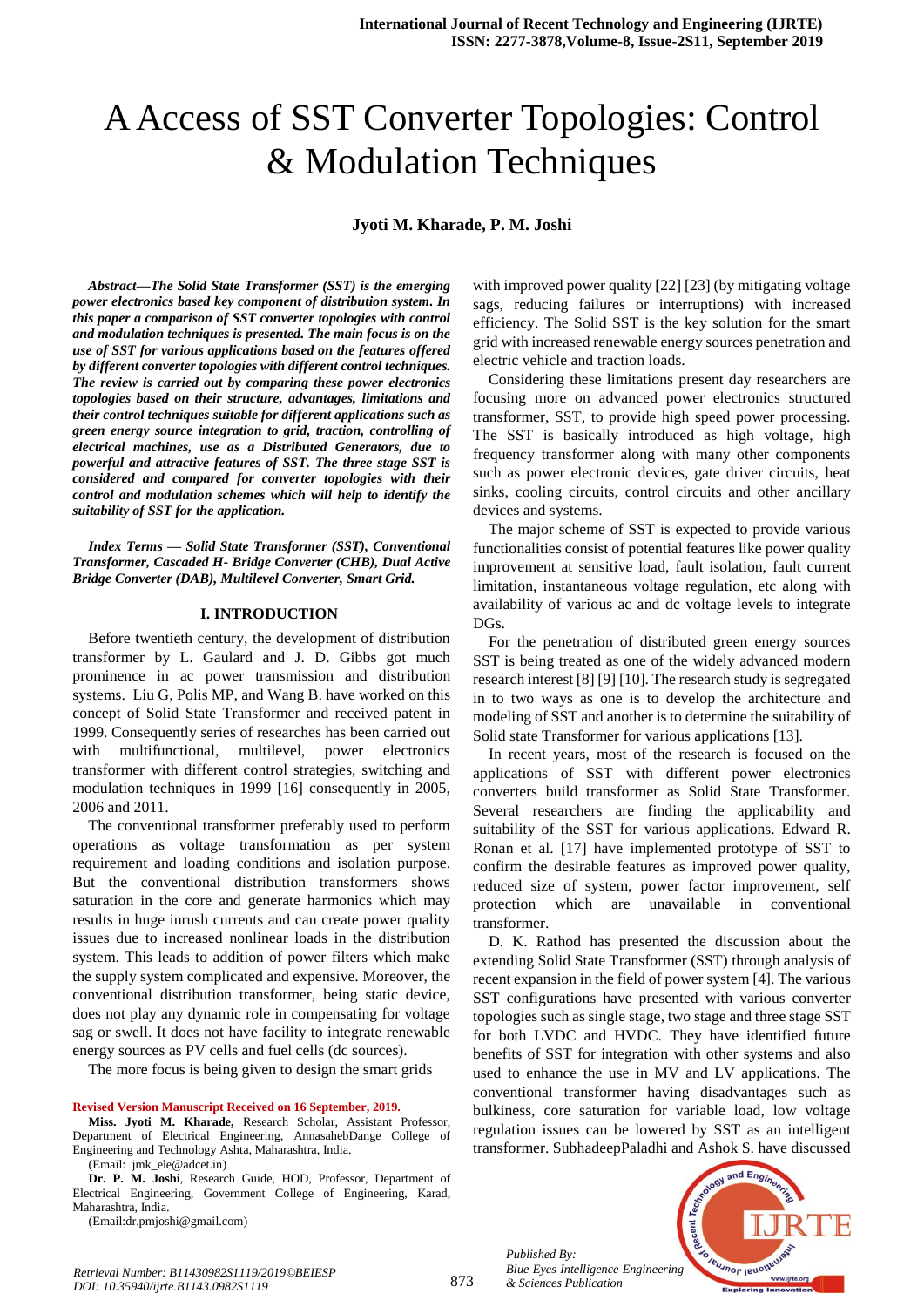the application of SST for green energy as wind energy based distributed generation system [13]. The general traditional way of wind power integration to grid and SST interfaced wind farms have discussed with modeling of advanced SST system includes converter stages. The discussion has carried out by case study of practical data of wind farm with layout of the system. The system have analyzed with SST for active and reactive power control using simulation tools [11] [12]. ArindamMaitra et al. [20] have analyzed potential of SST as development of 100 kVA, 15 kV prototype of Intelligent Universal Transformer (IUT) with different features as high frequency AC service as well as DC service and discussed impact on a wide range of applications such as electrical vehicles, PV integration, distribution transformer, energy storage interfacing, with reliable and secure communication.

In this paper different multilevel converter topologies for SST have discussed and compared for different applications. Though the proper converter topology selection is important, it is most important to select suitable switching control techniques for acceptable performance of system expecting capacitor voltage balancing, switching of semiconductor devices, bidirectional power flow, efficient and reliable operation. The SST can be used alternative to conventional transformer having wider area of applications. The discussion about various SST converter topologies, their control schemes, comparison on different basis has presented in different sections. The introduction of current scenario in the generations of power electronics converters has discussed in section 1. Followed with this, in section 2, the disadvantages of classical transformer, actual concept of SST and its advantages have explained and compared. The detailed descriptions of different converters with their controlling methods have reviewed in section 3. In section 4 concluding remarks have highlighted.

A. Disadvantages of Classical Distribution Transformer:

The typical distribution transformers have the following disadvantages:

1. Bulky size and heavy weight

- 2. Considerable voltage drop under load
- 3. Large inrush currents due to harmonics produced by core saturation

4. At average operation load produces relatively high losses.

- 5. Power quality issues
- 6. Poor voltage regulation at distribution side.
- B.Advantages of SST over traditional transformer:

The SST provides superiority over conventional distribution transformer due to following feature:

- 1. Volume and weight reduction
- 2. Voltage sag compensation
- 3. Fault isolation, limiting fault current
- 4. DC Output
- 5. Power quality improvement at sensitive loads
- 6. Outage compensation
- 7. Instantaneous voltage regulation
- 8. Power Factor (PF) correction
- 9. Metering or advanced distribution automation

The above listed features can be accomplished by employing the conception of SST.

### **II. SOLID STATE TRANSFORMER STRUCTURE**

The Solid State Transformer (SST) is a power electronics interface which combines converters, medium or high frequency transformers, and controlling circuitry. The primary thought is to replace the 50Hz or 60 Hz traditional transformer with a medium or high frequency transformer that can facilitates an important decrease in weight, size and volume.

The SST is an advanced component or system which consists of multistep converter isolated with high frequency operated transformer. The SST structure is illustrated in fig.1 consist of AC/DC, DC/DC and DC/AC converters from where integration to AC grid is possible.





The SST can be designed with various combinations of converter topologies such as Cascaded H bridge (CHB) converter, Dual Active Bridge (DAB) converters, Modular Multilevel Converters (MMC) etc as depending on the applications and suitability [15].

### **III. SST COVERTER TOPOLOGIES& RESULTS**

The SST consists of multi-stage such as AC/DC, DC/DC

and DC/AC. The SST can be formed by various ways using different combinations of these converters. In this paper Three stage SST is described. For these three different stages different types of converter topologies and their modulation schemes have discussed.



*Published By:*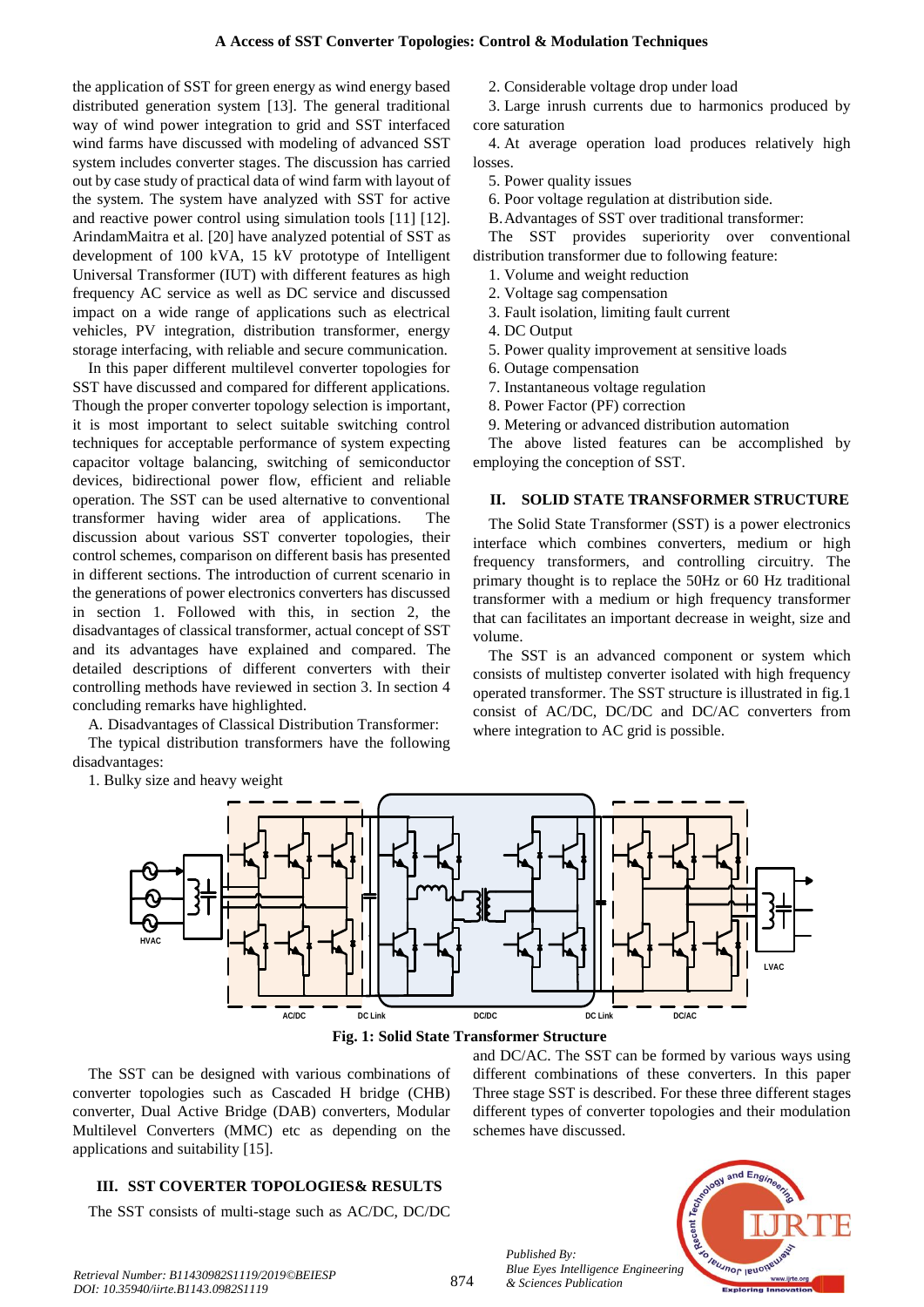The first stage of SST consist an AC/DC converter stage may be designed with following converter topologies:

1. Diode Clamped or Neutral Point Clamped Converter (NPCC)

2. Flying Capacitor Converter (FCC)

3. Cascaded H Bridge Converter (CHBC)

4. Hybrid Modular Multilevel Converter (MMC)

The topologies are shown in fig  $2(a - d)$ . The Diode Clamped or Neutral Point Clamped Converter (Fig. 2a) has simplest structure due to only one isolated DC source requirement. This topology can regulate the reactive power and uses fundamental frequency for switching operation. But due to more number of diodes system becomes impractical and due to capacitor unbalancing the active power control is difficult. The similar topology is modified with clamped capacitor (Fig.2b) instead of clamped diodes. So that it reduces the THD and enables active power balancing and compensation of reactive power. But because of more

number of capacitors the system becomes bulky, complex as well as expensive. The advanced converter is designed by connecting series full or half bridges providing separate DC

source which offers more simple and scalable structure (Fig. 2c). In most of the power electronics systems such as integration of renewable energies to grid [7] [14], Solar and wind hybrid system, Cascaded H bridge multilevel inverter/ converters are used. The Modular Multilevel Converter is advanced hybrid converter topology (Fig. 2d) which consists of cascaded half H-bridge cells as submodules and two level converter combination. These submodules minimize the THD so that it eliminated the need of filters of large size. It provides the suitability for applications such as motor drives, HVDC etc. [5]

The control strategies for first stage of SST converters can be designed with the different schemes illustrated in fig. 3.



**Fig. 2: First Stage: AC/DC Converters**

Converter is advanced hybrid converter topology (Fig. 2d) which consists of cascaded half H-bridge cells as submodules and two level converter combination. These submodules minimize the THD so that it eliminated the need of filters of large size. It provides the suitability for applications such as motor drives, HVDC etc. [5]

The control strategies for first stage of SST converters can be designed with the different schemes illustrated in fig. 3.



*Published By:*

*& Sciences Publication*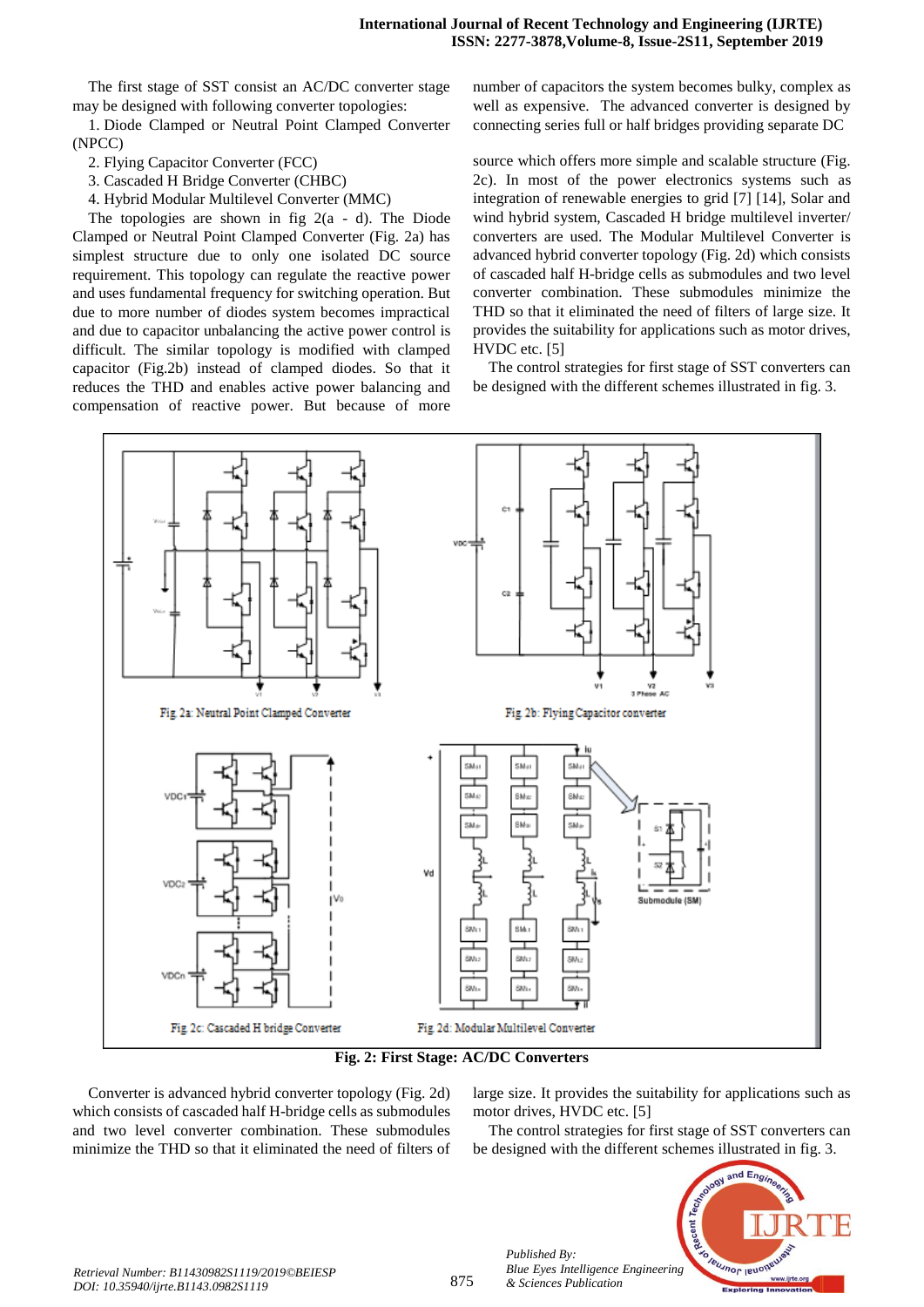#### **A Access of SST Converter Topologies: Control & Modulation Techniques**



**Fig 3: Modulation Techniques for AC/DC Converters**

The Phase Shifted PWM is particularly developed to control Cascaded H-Bridge Converter [6] which consists of multicells. The Level Shifted PWM provides better harmonic cancellation than Phase Shifted PWM. It is of three types as Phase Disposition PWM, Opposition Disposition PWM and Alternate Opposition Disposition PWM

The second stage of SST comprised of DC-DC converter. This stage is generally developed with different converters such as Dual Active Bridge Converter (DAB), LLC Converter as illustrated in Fig. 4 (a & b). The Dual Active Bridge Converter is structured with 1 phase and 3 phase. It consists of two full H- bridges at primary and secondary of High or Medium Frequency transformer [1] [2]. It consists of lower number of passive devices, so employs soft switching properties. The 3 phase DAB converters achieve better efficiency than 1 phase DAB converter. J. Y. Lee et al. [18] have proposed SST as new Intelligent Semiconductor Transformer (IST) with bidirectional resonant converter. This system have tested with 2 kVA prototype which features

as good voltage balancing with simple control for bidirectional power flow but the system performance efficiency improvement is the scope of future work.

The LLC converter is a DC-DC resonant converter consists of series connected capacitor with transformer leakage inductance to prevent the saturation of transformer. It provides better efficiency but the switching frequency becomes uncontrollable at no load condition.

These converters are operated with modulation schemes as shown in Fig. 5. The Phase Shift Modulation has simple operational algorithm and can transfer highest power but causes higher losses al low power levels. The Trapezoidal Modulation minimizes the switching losses but shows higher conduction losses and has complex control and modulation algorithm. As compared to Phase Shift Modulation the Triangular Modulation provides lower switching losses but requires complex switching control and modulation algorithm.



**Fig. 4: Second stage: DC/DC Converters**



**Fig 5: Modulation Techniques for DC/DC Converters**



*Published By:*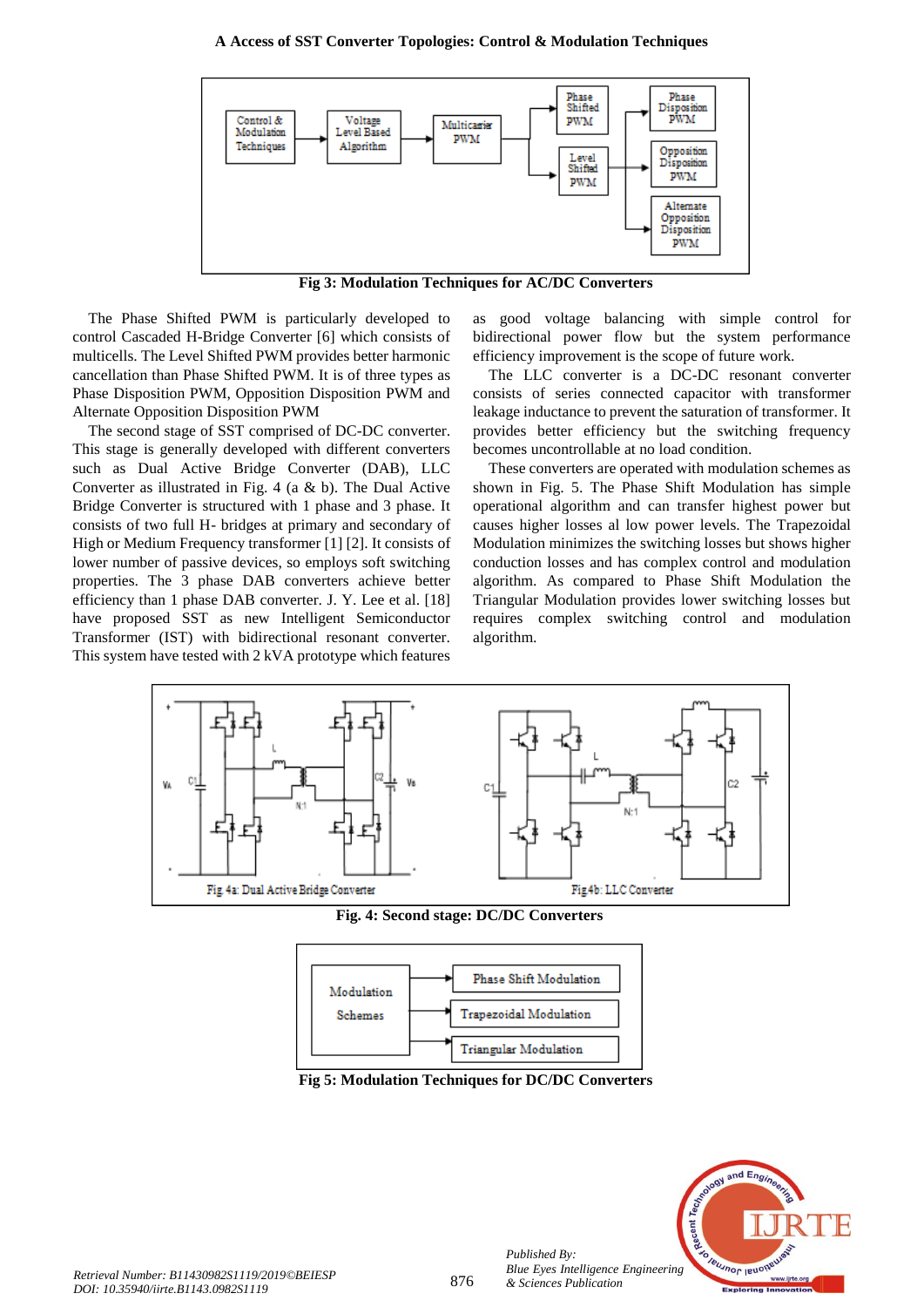#### **International Journal of Recent Technology and Engineering (IJRTE) ISSN: 2277-3878,Volume-8, Issue-2S11, September 2019**



The third stage of SST consists of DC- AC converter. It can be employed with different converter topologies such as conventional 3 phase converter, 3 bridge converters in parallel combination, 3 phase 4-leg converter etc. as illustrated in fig (6a-c). The 3 bridge converters connected in parallel may be consisting of half bridge cells or full bridge cells. It requires lower number of switches and lower DC link voltage but causes voltage imbalance issues. The conventional 3 phase converter does not require separate DC source like CHB converters but causes voltage unbalance across capacitors. The 3 phase 4 leg converters minimize the problems of capacitor voltage unbalancing which is the disadvantage of conventional 3 phase converter by adding another switching leg. This topology requires complex control technique. This topology shows suitability for applications of unbalanced loads.

H. ImanEini et al. have presented SST as Power Electronics Transformer (PET) with cascaded H bridge converter topology for critical loads. The results have analyzed for conferment of usefulness of PET for power quality improvement. The system provides the scope to research on improvement of efficiency at isolation and output stages. Yashan Liu, et al. [19] have proposed model predictive control for SST designed with two 3ph to 1ph matrix converter based SST. The system has analyzed carrying out simulation studies with variable voltage and load power variations. The control strategy employed reduces complexity of other traditional control and modulation strategies with improved performance of SST.



**Fig 7: Modulation Techniques for DC/AC Converters**

These converter topologies can be designed with different modulation techniques as shown in fig. includes Continuous

PWM, Discontinuous PWM and 3D space vector modulation. The Continuous PWM provides easy and simple algorithm and implementation. The Discontinuous PWM enables low switching losses and low THD. The 3D Space Vector Modulation requires complicated calculations and control algorithm.

# **IV. CONCLUSION**

In this paper the various converter topologies with its control and modulation techniques have discussed with the structures. Thus the combination of converter topologies and its control and modulation schemes for SST suitable for various applications such as drives control, integration of renewable energy sources to grid, electrification, for fault tolerant applications depends upon the features, advantages and disadvantages of it. The most suited converter topologies for three stages of SST are Cascaded H Bridge converter, Dual Active Bridge Converter with Phase Shifted Modulation and 3 phase 4 leg converter with Continuous Pulse Width Modulation respectively for three stage SST suited to various purpose and applications. The SST offers various features which may leads the maximum research in various transmission and distribution applications.

## **REFERENCES**

*Published By:*

*& Sciences Publication* 

- 1. B. Zhao, Q. Song, and W. Liu: Power characterization of isolated bidirectional dual-active-bridge dc-dc converter with dual-phase-shift control, IEEE Trans. Power Electron., vol. 27, no. 9, pp. 4172–4176, 2012.
- 2. C. Mi, H. Bai, C. Wang, and S. Gargies: Operation, design and control of dual H-bridge-based isolated bidirectional DC-DC converter, IET Power Electronics, vol. 1, no. 4, pp. 507-517, 2008.
- 3. Dan Wang, ChengxiongMaoa, JimingLua, Shu Fan, FangzhengPeng: Theory and application of distribution electronic power transformer, Elsevier, Electric Power Systems Research 77, pp. 219–226, 2007.



*Retrieval Number: B11430982S1119/2019©BEIESP DOI: 10.35940/ijrte.B1143.0982S1119*